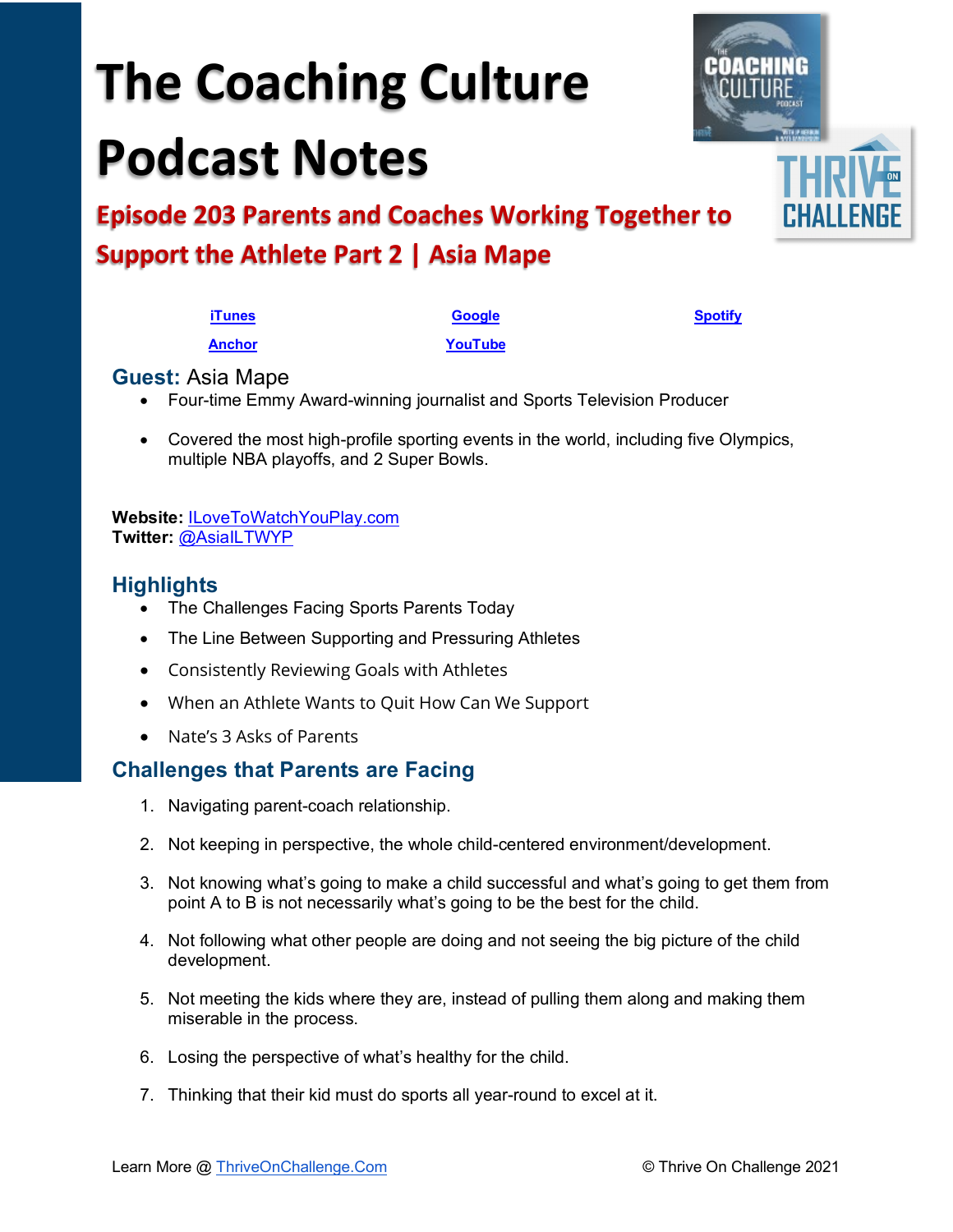Learn More @ [ThriveOnChallenge.Com](https://thriveonchallenge.com/) © Thrive On Challenge 2021

- 8. Not realizing that their child might think that their value and the love of their parents is tied to their success on the court/field.
- 9. Not knowing that their child might be afraid to tell them that they are feeling burnt out.
- 10. Seeing their child as an athlete and not as a person.

## **How Can Coaches Help?**

- 1. Be a solution not an additional problem.
- 2. Help parents understand the big picture and the benefits of sports.
- 3. Educate parents of the real value of why their child is playing sports.
- 4. Help parents with the journey of their kids through club and high school sports to a college career without breaking their bodies down.
- 5. Help parents make choices that are healthy for their child.
- 6. Help parents understand that kids are going to need a break from practice/training to prevent burnt out.
- 7. Teach them the difference between support and pressure.
- 8. Tech them how to manage goals: a kid's goal at 15 years old might be different from when they were 12 years old.
- 9. Ensuring that the players understand that it is ok to tell the coach when they are feeling burnt out.
- 10. Understand that some kids might have mental issues.

### **Nate Programs' Core Values**

- 1. Gratitude
- 2. Effort
- 3. Love

#### **Nate's Three Asks to the Parents at the First Meeting**

- 1. Invitation to participate in the program's culture.
- 2. Permission to share information (Podcasts, articles, etc. that explain why they do what they do).
- 3. First conversation Kids need to talk to the coach first when an issue arises. This will also teach the kids how to have hard conversations (boss, authority figure, etc.)